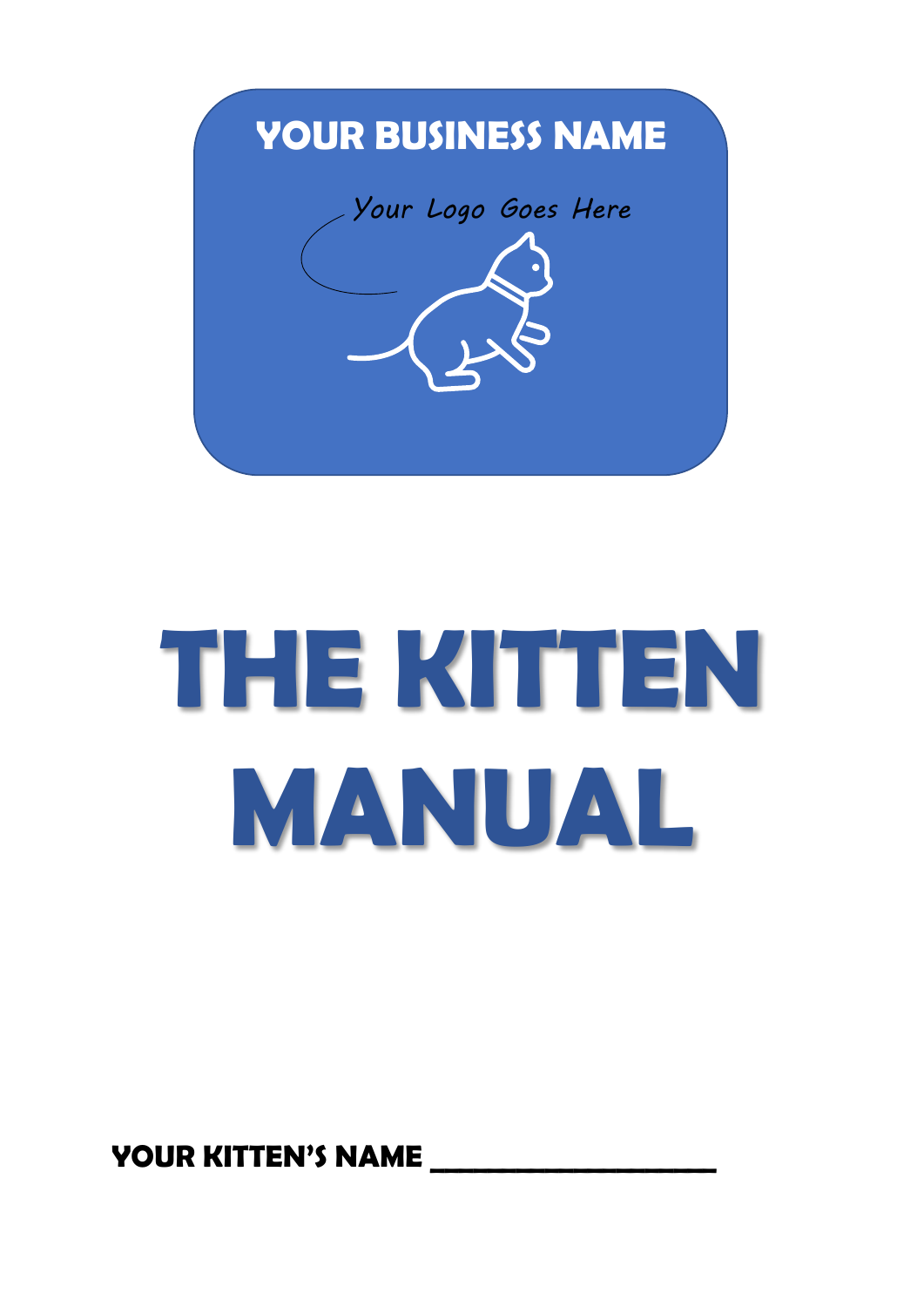| <b>Your Business Name</b>      |                     |
|--------------------------------|---------------------|
| Contact details:               | Your Kitten Manual, |
| Consultation by appointment    | Your Info.          |
| Mon - Thurs:                   |                     |
| Fri:                           |                     |
| Sat:                           |                     |
| Sun:                           |                     |
| Public Holidays:               |                     |
| AFTER HOURS EMERGENCY CONTACT: |                     |

Copyright © 2021 by Dr Jennifer Nesbitt-Hawes

Thanks for reading the fine print! The knowledge compiled in this book can be measured in years of experience, endless hours of reading, research, conferences and courses, and a vast quantity of time spent with small, furry creatures possessed with needle-sharp claws and warm, fluffy bodies. A lot has gone into it, so if you'd like to use this material in some way, or to order or purchase similar documents, please email me (I'm friendly!) at [contactpetperspective@gmail.com.](mailto:contactpetperspective@gmail.com) The remaining bit of this copyright notice says all the usual stuff. All rights reserved. No part of this publication may be reproduced, distributed, or transmitted in any form or by any means, including photocopying, recording, or other electronic or mechanical methods, without the prior written permission of the author, except in the case of brief quotations embodied in critical reviews and certain other non-commercial uses permitted by copyright law. For permission requests, or ordering and purchasing of similar products, please email the author.

Pet Perspective www.petperspective.com.au

Designed for Your Business 2021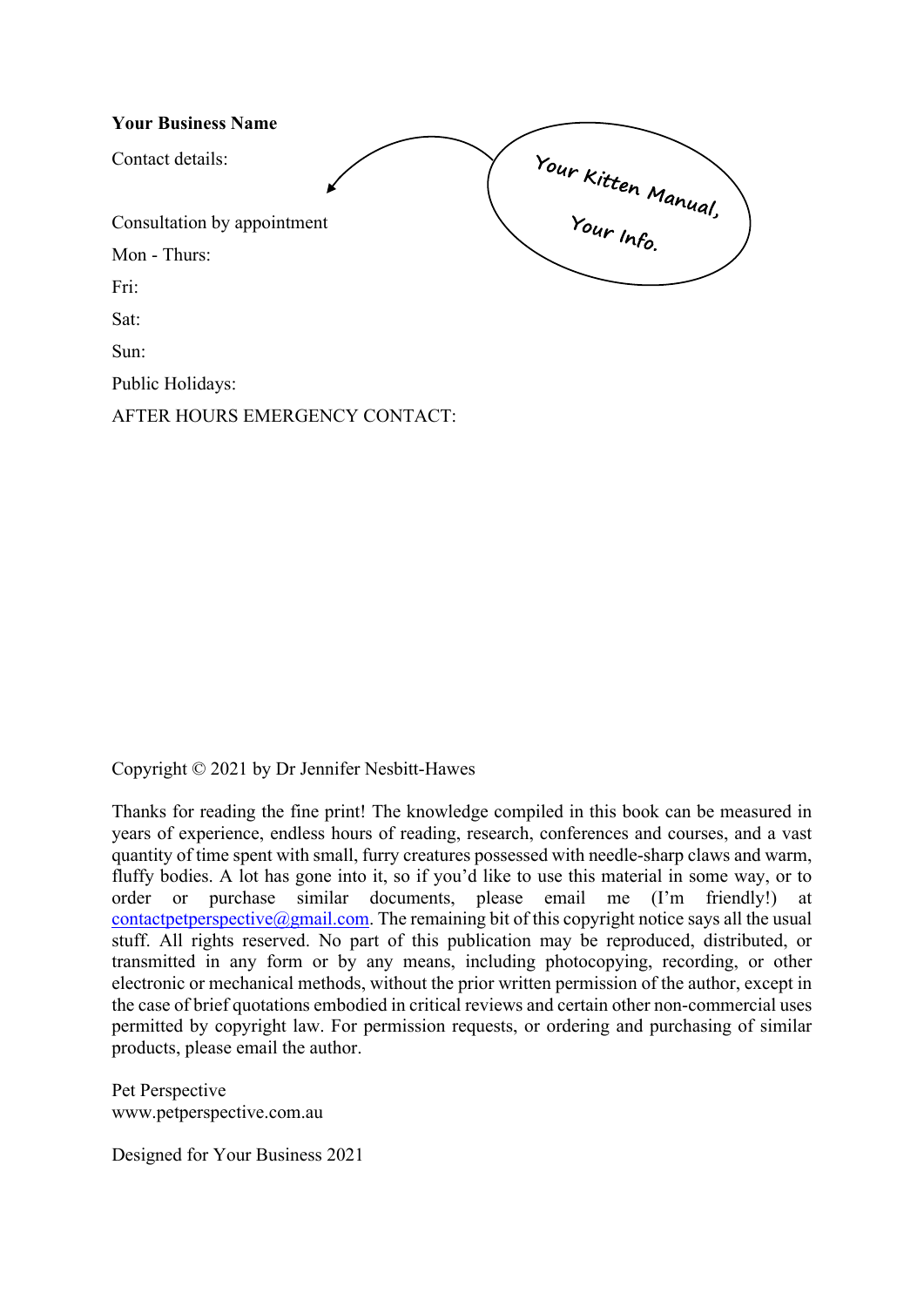# **Contents**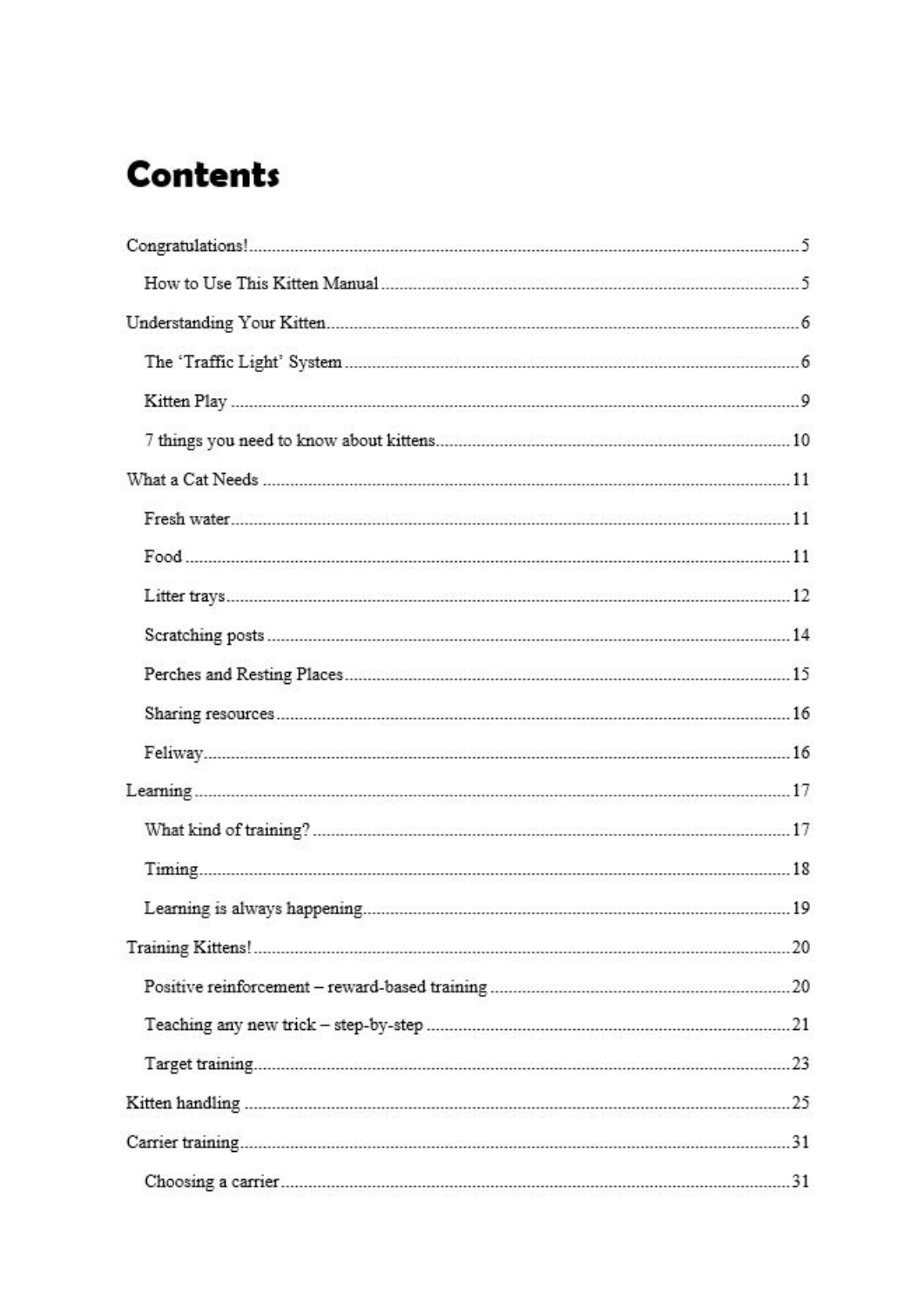$\overline{a}$ 

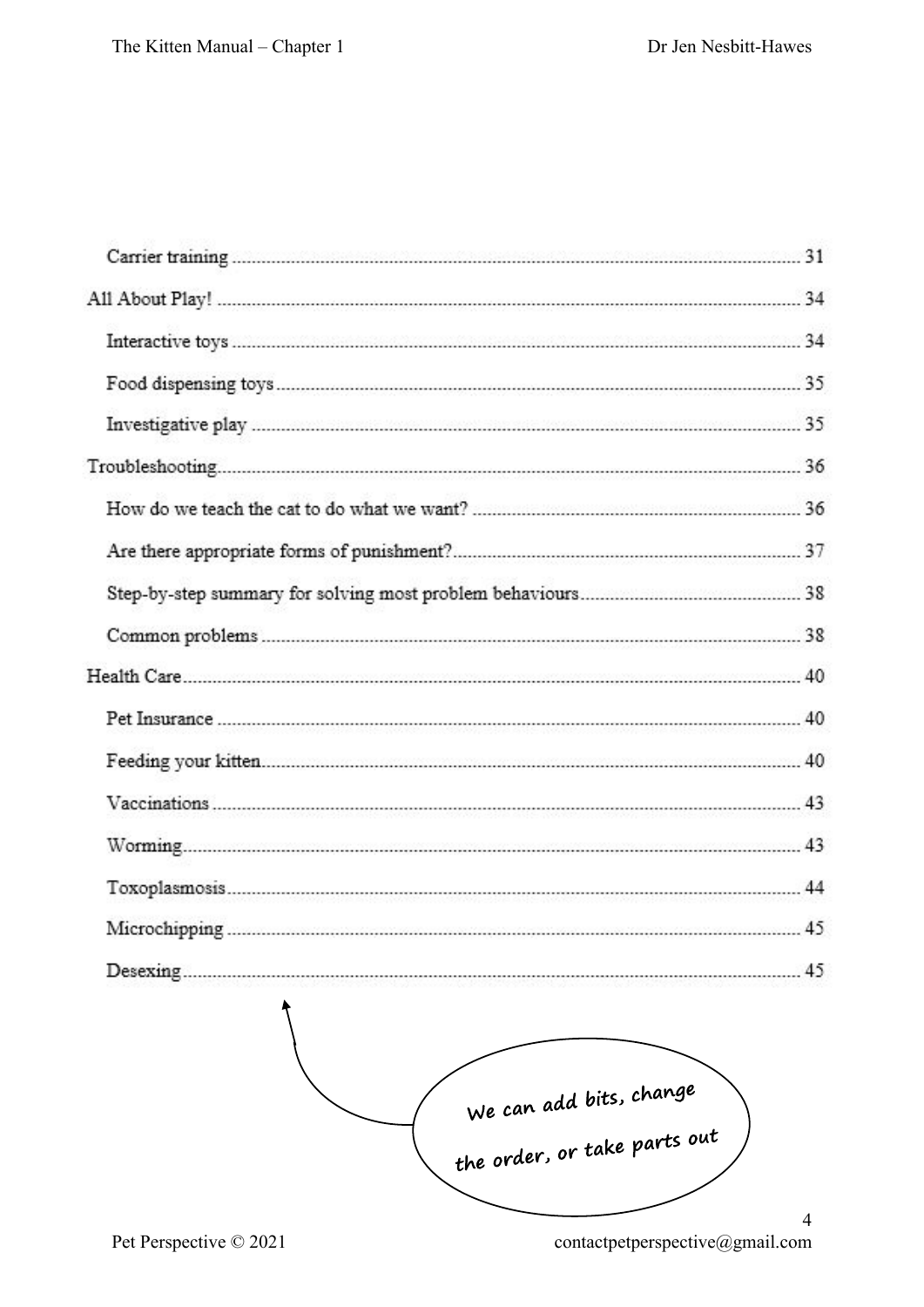e can even c.<br>fonts, or wording.

## **Congratulations!**

You have a new furry friend! Your Business invites you (and your kitten) to enjoy our Kitten Manual, where you will learn lots of handy hints about understanding and teaching your new feline friend. We aim to make teaching fun for everyone, so you can enjoy the learning process as much as your kitten. We use methods based on positive reinforcement of 'good' behaviour. Positive reinforcement is a technique used by top trainers, vets and behaviourists worldwide and is the most humane and effective (and fun!) way to teach and learn.

#### **Your**  How to Use **This** Training **Manual**

Ideally, we would love you to read all this manual and then pass it around, so everyone in your household can read it too. It contains lots of great information to make sure that you and your kitten have a happy, healthy relationship.

The training manual is more comprehensive than the information given out in our clinic because we have only a limited time to work with. So, please do take the time to read over the notes, because they will really help! The table of contents should help you find any specific information you are looking for.

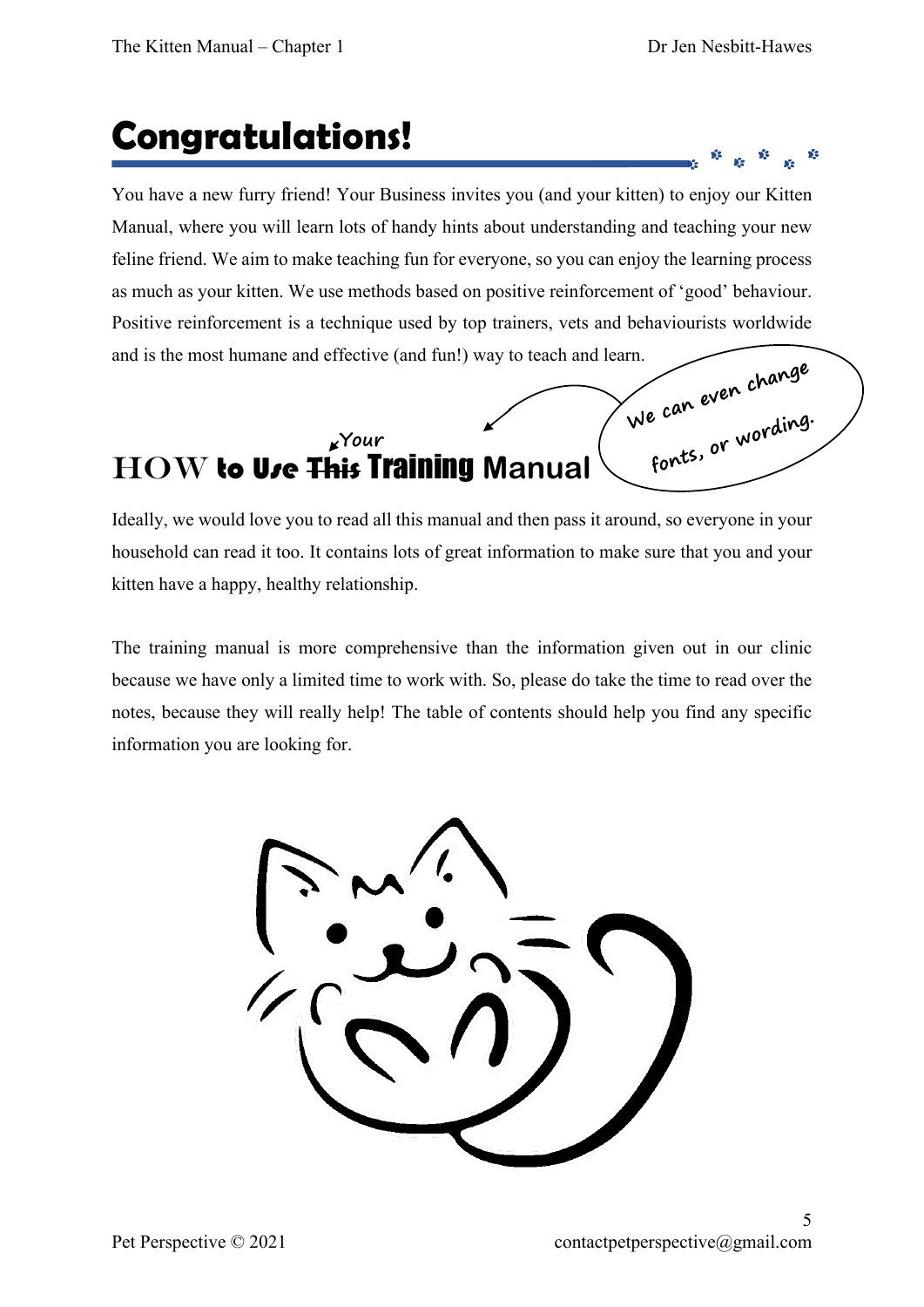ŵ

# **Understanding Your Kitten**

The *most important thing* that you can learn right now is how to understand what your kitten is feeling. This will help you to know what your kitten really enjoys and feels good about. It will help you to know when your kitten is anxious about something and needs some time or space to explore. Then you can change the environment to make him feel more secure. It is when kittens are anxious that they are more likely to bite, or scratch, especially if they feel that they have no other options (for example when they are cornered, or in your arms, so they can't run away). Cats communicate primarily through body language. We can learn the different body signals that indicate how a cat is feeling. Some of these signals can be very subtle, so watch your kitty closely.

## **The 'Traffic Light' System**

The following section describes cat's body language for various emotional states. We talk about the 'Green Zone', the 'Orange Zone' and 'Red Zone'. It is really important to get to know these signs, especially the subtle 'Orange Zone' behaviours, as these will give you warning that your kitten or cat is not comfortable.

#### **The Green Zone: Relaxed and happy**

Soft eye expression Relaxed, loose body movements Rolling over to show belly (Do NOT pat!) Grooming behaviour Slow eye blink Purring (although this can also occur when a mark curve at the tipcat is stressed)

Ears Forward Rubbing side of head Gentle head-butt (bunting) Kneading with paws Tail upright when walking, with a question-





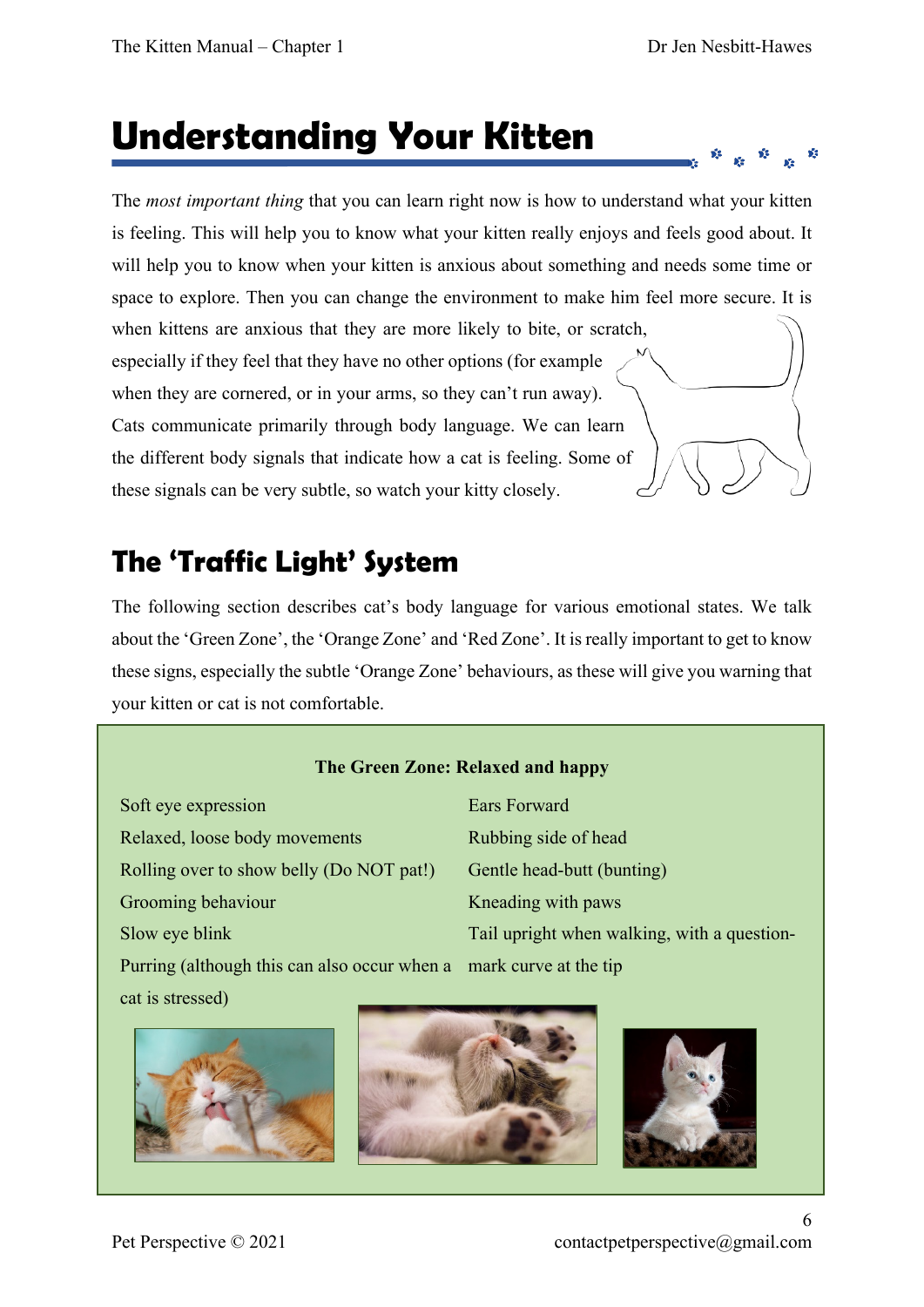One 'Green Zone' behaviour of note is stretching out and rolling over to show the belly. This is a sign of trust, as it's a vulnerable position for a cat to be in. For most cats, being touched on the belly is a breach of this trust. Appreciate the compliment, but keep your hands away.

#### **The Orange Zone: Feeling unsure, uncomfortable, anxious or conflicted**

Moving very slowly Body hunched Shying or leaning away Not wanting to eat Skin twitching when touched Leaving the room Hiding

**Body Face Tail** Ears moving to sides Ears flattening Large pupils Eyes narrowing Eyes wide and staring Licking lips Looking away

Tail swishing Tail puffed out



You *will* see your cat displaying 'Orange Zone' behaviours. They are common, and normal. It can be normal if your cat is showing you these signs when interacting with you, or at the vets, or when interacting with other cats. The most important thing is to take notice and to change the situation to give the kitten more time or more space to become comfortable. Allow your cat to remove himself from the situation, or back off a little and give him some time to explore and some room to move. For example, if your cat's tail starts swishing when a person comes up to pat him, ask that person to stop their approach and ignore him until he is more comfortable. Give the cat some time and space and allow him to approach if and when he wants to.

Situations that are likely to make your cat uncomfortable include: being restrained, being held 'like a baby', being disturbed while sleeping or eating, being patted or stroked excessively.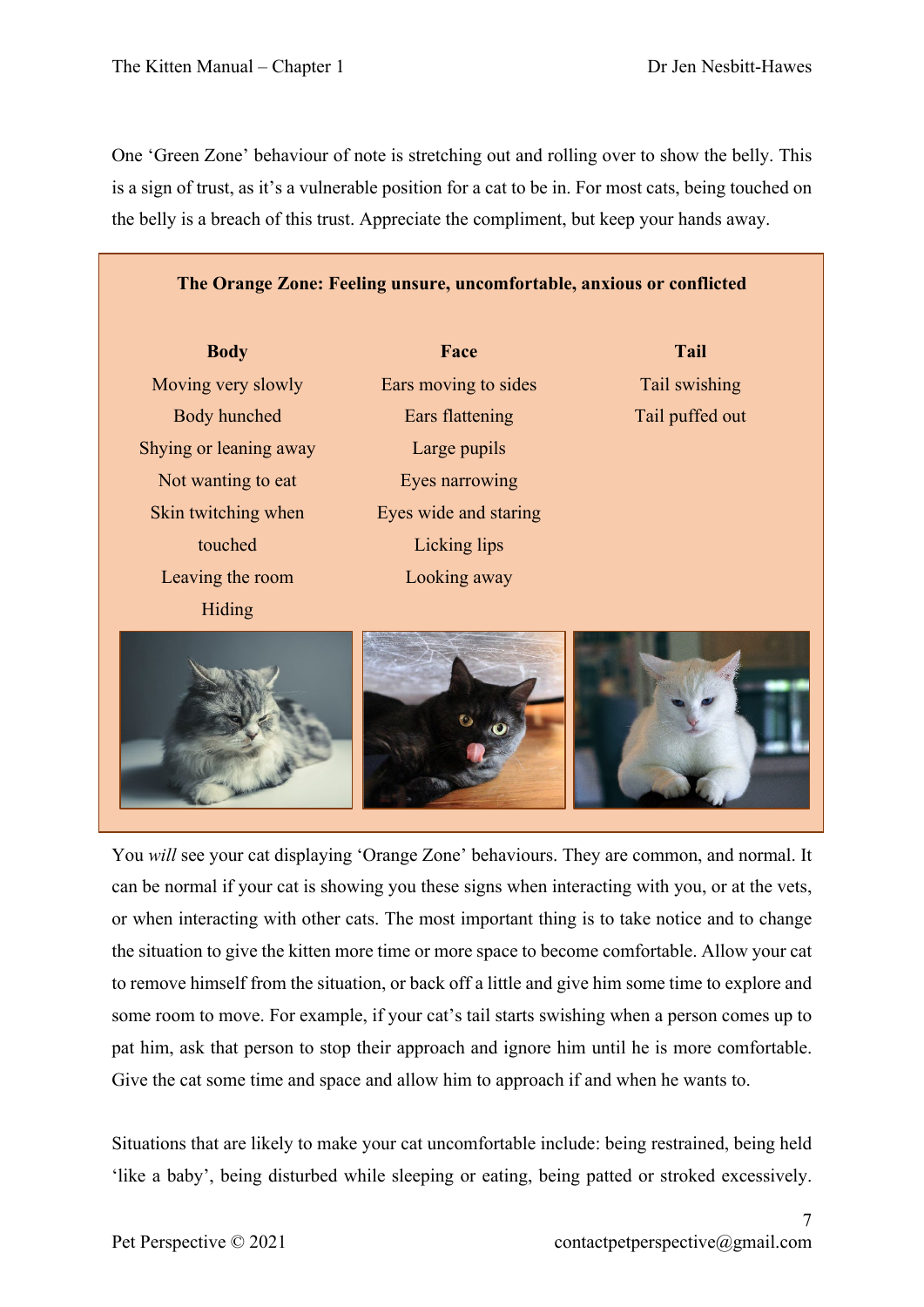This is not to say that you can't do those things, but if you do, you'll need to teach your cat to be comfortable in these situations first.

Whatever you do, do not punish 'Orange Zone' behaviours. If you punish a cat for hissing (for example), he may be less likely to hiss next time. However, it doesn't change his emotional state – in fact, it makes things worse, as now the cat is worried about whatever made him hiss *and* the fact that you might squirt him with a water gun.

**The Red Zone:** The cat is highly aroused and may be frightened. He can no longer think calmly, or listen to cues. 'Survival mode' is activated. The cat may adopt one of four strategies: Fight (repulsion), flight (avoidance), freeze (inhibition), or fiddle (appeasement).

Hissing or growling **Biting** Scratching Body low to the ground Hunched body 'Halloween cat' posture Hiding

Freezing Pupils dilated Running away



If your cat does go over the threshold into the red zone, then make sure he is in a safe location, and then leave him alone. Don't try to coax him out, move him, or pat him. It can take up to 48 hours for a cat to calm down, so make sure you pop in occasionally to make sure he has food, water and clean litter available. When he is ready to come out, he will. If this happens to your cat regularly, please consult with your friendly veterinary staff.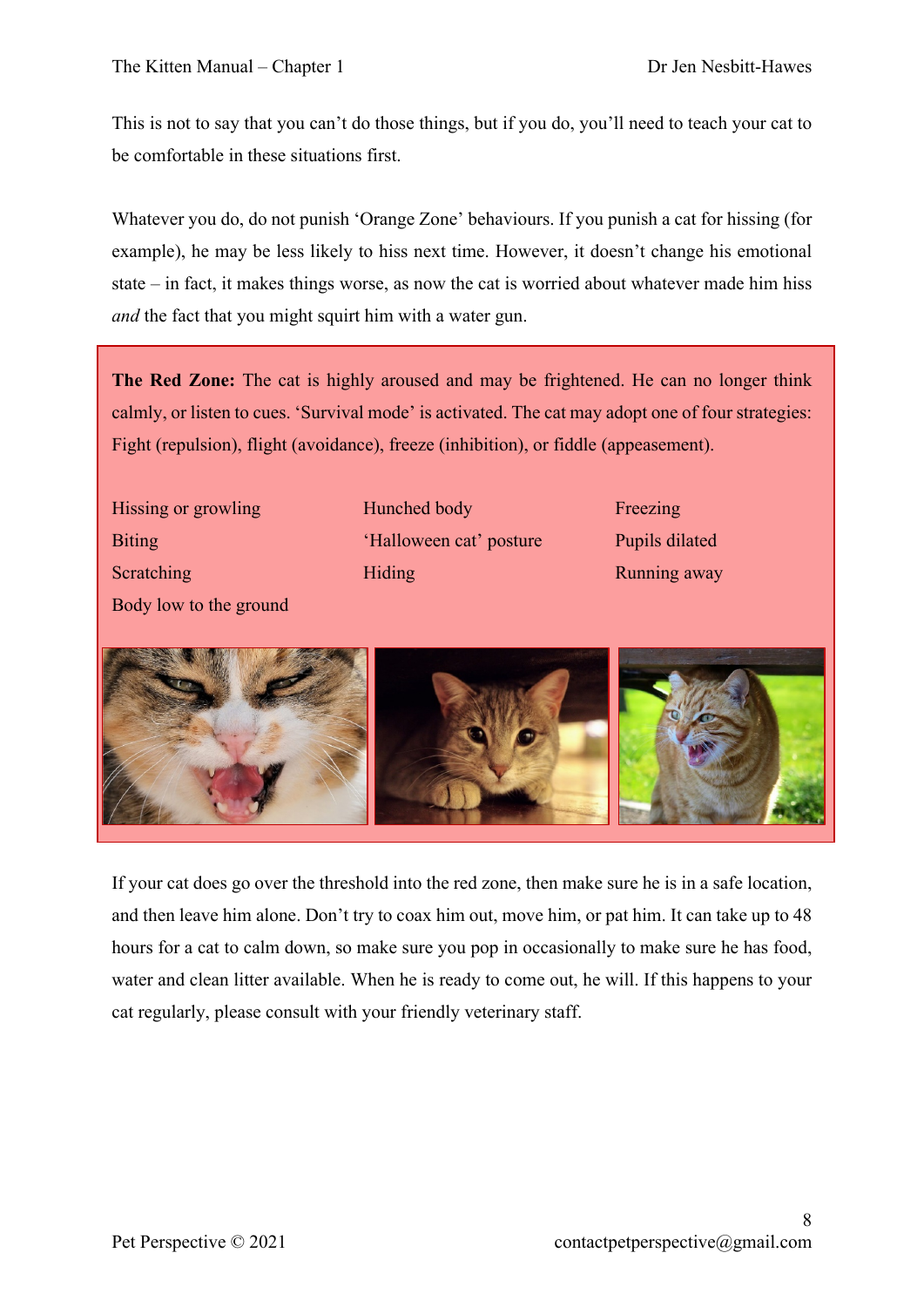### **Kitten Play**

Kitten play behaviour includes pretend hunting, chasing and fighting. Kittens will use play invitations like bounces and pounces to indicate that they want to engage in play. Normal play involves short bouts of stalking, chasing or wrestling with rest periods in between. Kittens may lie down, or take a break by having a quick groom, sometimes side-by-side. Biting can be a normal part of play. If you think your kitten is getting a bit too rough or aroused, pause the play and get her to take a short break to calm down. Make sure you never use your hands/feet to



play with a kitten  $-$  it's not so cute when they are fully grown and don't know how to play appropriately.

Watch the behaviour of any demo kittens in class and feel free to ask your kitten class instructor to interpret body language for you!

Watch the YouTube video "Body Language in Cats" by UK Cats Protection for more hints on interpreting your kitten's behaviour.